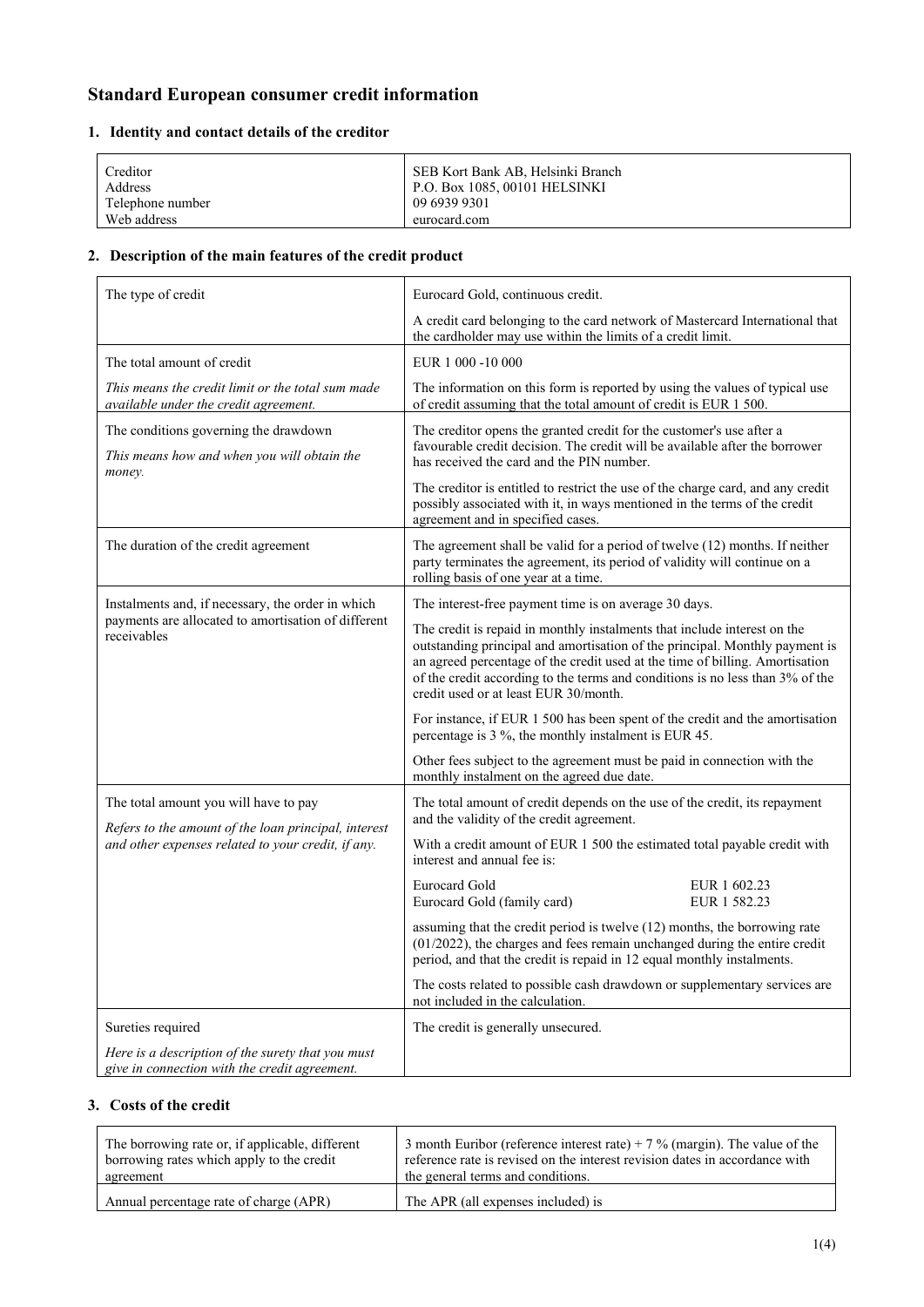| The total cost expressed as an annual percentage<br>of the total amount of credit. The APR is there to<br>help you compare different offers.                             | 13.60 %<br><b>Eurocard Gold</b><br>10.73 %<br>Eurocard Gold (family card)                                                                                                                                                                                                                                                                                                                                                                        |
|--------------------------------------------------------------------------------------------------------------------------------------------------------------------------|--------------------------------------------------------------------------------------------------------------------------------------------------------------------------------------------------------------------------------------------------------------------------------------------------------------------------------------------------------------------------------------------------------------------------------------------------|
|                                                                                                                                                                          | The calculation is based on a credit of EUR 1 500 in use, the 3 month<br>Euribor $(01/2022)$ and it includes the annual fee for the principal card.                                                                                                                                                                                                                                                                                              |
| Is it compulsory, in order to obtain the credit or to<br>obtain it on the terms and conditions marketed, to<br>take out<br>- an insurance policy securing the credit, or | No<br>No                                                                                                                                                                                                                                                                                                                                                                                                                                         |
| - another ancillary service contract?<br>If the costs of these services are not known by the<br>creditor, they are not included in the APR.                              |                                                                                                                                                                                                                                                                                                                                                                                                                                                  |
| <b>Related costs</b>                                                                                                                                                     |                                                                                                                                                                                                                                                                                                                                                                                                                                                  |
| Amount of expenses incurred by the use of certain<br>means of payment (such as a credit card)                                                                            | Costs arising from the use of the card product chosen by the cardholder as<br>well as other costs are charged in accordance with the effective price list.                                                                                                                                                                                                                                                                                       |
| All other costs arising from the credit agreement                                                                                                                        | Annual fee                                                                                                                                                                                                                                                                                                                                                                                                                                       |
|                                                                                                                                                                          | <b>Eurocard Gold</b><br><b>EUR 50.00</b><br>Eurocard Gold (family card)<br><b>EUR 30.00</b>                                                                                                                                                                                                                                                                                                                                                      |
|                                                                                                                                                                          | Change of credit limit<br><b>EUR 10.00</b>                                                                                                                                                                                                                                                                                                                                                                                                       |
|                                                                                                                                                                          | The cost of possible additional services selected by the cardholder and<br>other costs are charged in accordance with the effective price list.                                                                                                                                                                                                                                                                                                  |
|                                                                                                                                                                          | The effective price list is available at eurocard.com                                                                                                                                                                                                                                                                                                                                                                                            |
| Preconditions under which the above-mentioned<br>costs related to the credit agreement can be<br>changed                                                                 | In connection with the monthly instalment, the creditor is entitled to charge<br>and debit from the borrower the fees and charges in accordance with the<br>credit agreement and the effective price list.                                                                                                                                                                                                                                       |
|                                                                                                                                                                          | The creditor is entitled to revise the fees and charges related to the credit<br>and the card in accordance with the terms and conditions. The creditor<br>sends the cardholder a notification of a change in the tariff in accordance<br>with the terms and conditions. The change becomes effective on a date<br>notified by the creditor, but after two (2) months from the sending of the<br>notification to the cardholder at the earliest. |
|                                                                                                                                                                          | The agreement continues with the amendment, unless the cardholder<br>notifies the creditor in writing or in a separately agreed way that he or she<br>does not approve of the amendment.                                                                                                                                                                                                                                                         |
|                                                                                                                                                                          | Any changes that benefit the cardholder shall take effect immediately.                                                                                                                                                                                                                                                                                                                                                                           |
| Costs in the case of late payments<br>Missing payments could have severe<br>consequences (e.g. forced sale) and make<br>obtaining credit more difficult.                 | Upon payment default, the cardholder is charged annual default interest<br>from the due date up to the payment date. The interest rate for late payment<br>is determined according to the reference rate of interest referred to in the<br>Interest Act, which is revised every six months.                                                                                                                                                      |
|                                                                                                                                                                          | Late payment reminder fee 5.00 EUR / payment reminder.                                                                                                                                                                                                                                                                                                                                                                                           |
|                                                                                                                                                                          | Moreover, the cardholder is liable to compensate the creditor for other<br>collection costs comprising charges and fees, subject to the Debt<br>Collection Act. If the creditor assigns the collection to an attorney,<br>collection agency or other agent, the agent's fees are also included in the<br>collection charges.                                                                                                                     |
|                                                                                                                                                                          | Failure to repay the credit may lead the creditor to terminate the card, if<br>preconditions under the terms and conditions exist, and to demand<br>premature repayment of the credit.                                                                                                                                                                                                                                                           |

### **4. Other important legal aspects**

| Right of withdrawal                                                                              | Yes |
|--------------------------------------------------------------------------------------------------|-----|
| You have the right to withdraw from the credit agreement within a<br>period of 14 calendar days. |     |
| Early repayment                                                                                  | Yes |
| You have the right to repay the credit early at any time in full or<br><i>partially.</i>         |     |